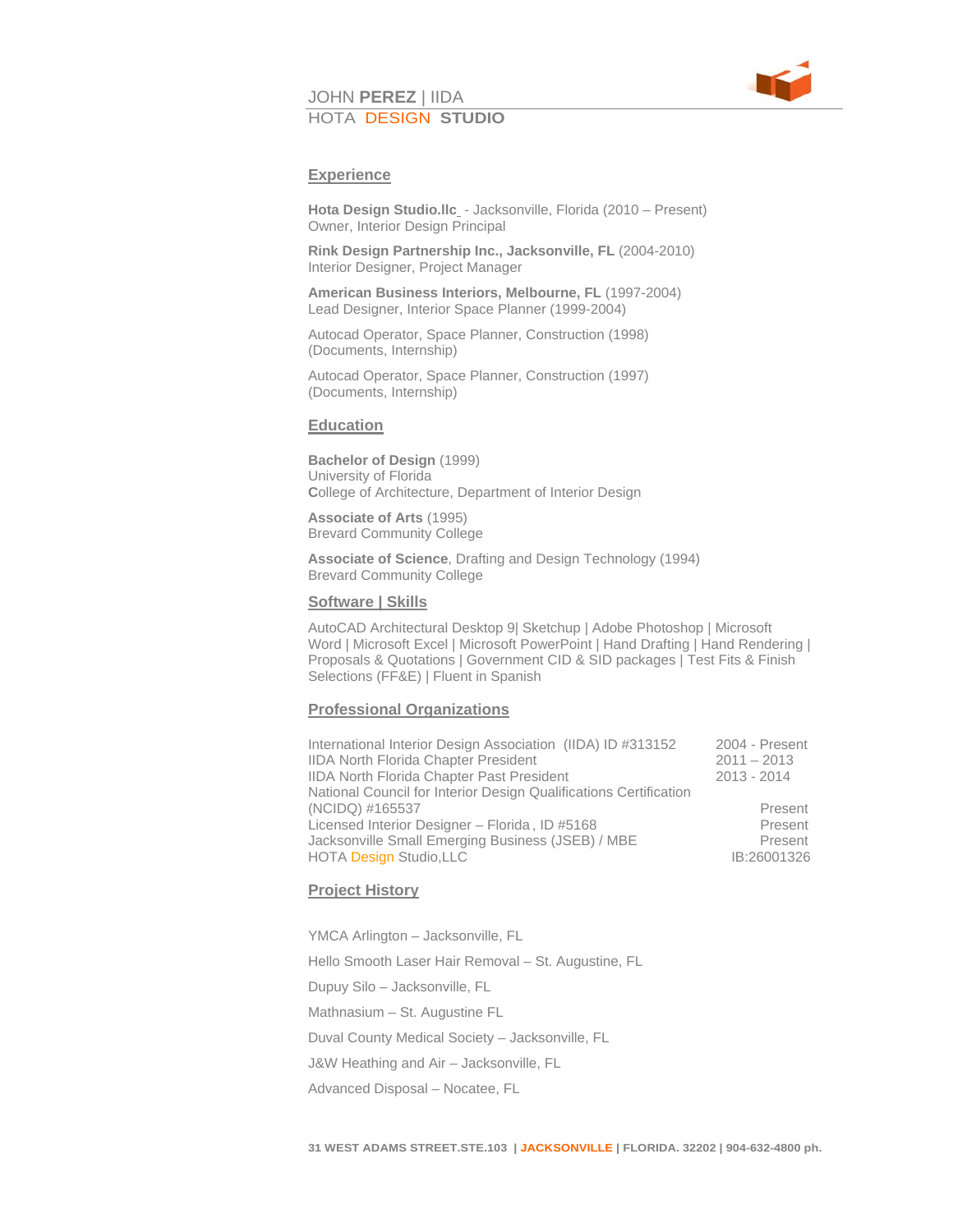

#### JOHN **PEREZ** | IIDA HOTA DESIGN **STUDIO**

Auditmacs – Jacksonville, FL Jason K.S. Porter, P.A. Attorneys at Law – Jacksonville, FL Law Office of Isaac Levy Esq. – Jacksonville, FL Mulberry Marketing Communications – Jacksonville, FL Studio32 Orthodontics – Gainesville, FL The Concourse Buildings – Jacksonville, FL\* Rink Design Partnership, Inc Corporate Office– Jacksonville, FL\* Dupuy Silo – Jacksonville, FL Twin Disk – Jacksonville, FL My Gym Children's Fitness – Jacksonville, FL Johnstone Supply – Jacksonville, FL Times Union for the Performing Arts Renovations – Jacksonville, FL Zeds Restaurnant – Austin, TX Iluka Marketing – Jacksonville, FL University Club Bar and Office Renovation – Jacksonville, FL Mulberry Marketing Communications – Jacksonville, FL Benchmark Assisted Living, Various Communities – Northeast United States Mellow Mushroom – Southern Pines & Hickory, NC Willimanset Center East – Nursing Home – Chicopee, MA Willimanset Center West - Nursing Home – Chicopee, MA Harborside Healthcare – Govenor's House – Simsbury, CT Chapin Center – Springfield, MA Marine One HMX-1 Greenside Hanger – Quantico, VA\* Visit Jacksonville – Jacksonville, FL\* The Loop (Concept Design) – Jacksonville, FL\* Pom's Thai Restaurant (Concept Design) – Jacksonville, FL\* Glenmoor Resort Retirement Community Dining Room Expansion – St. Augustine, FL\* Vicar's Landing Senior Living Community Skilled Nursing Center – Jacksonville, FL\* Vicars Landing Senior Living Community Dining Room Expansion – Jacksonville, FL\* Vicars Landing Senior Living Community Health Center & Resident Rooms – Jacksonville, FL\* First NBC Bank, New Orleans, LA\* Marina San Pablo Condominiums – Jacksonville, FL\* Pier Point Condominiums – Jacksonville, FL\* Buildings 515, 626, 628, 711, 718 Boca Chica Field – NAS Key West, FL\* Glen Eagle Millington Naval Air Station Clubhouse – Millington, TN\* Harby Jewelers, Jacksonville, FL\*

**31 WEST ADAMS STREET.STE.103 | JACKSONVILLE | FLORIDA. 32202 | 904-632-4800 ph.**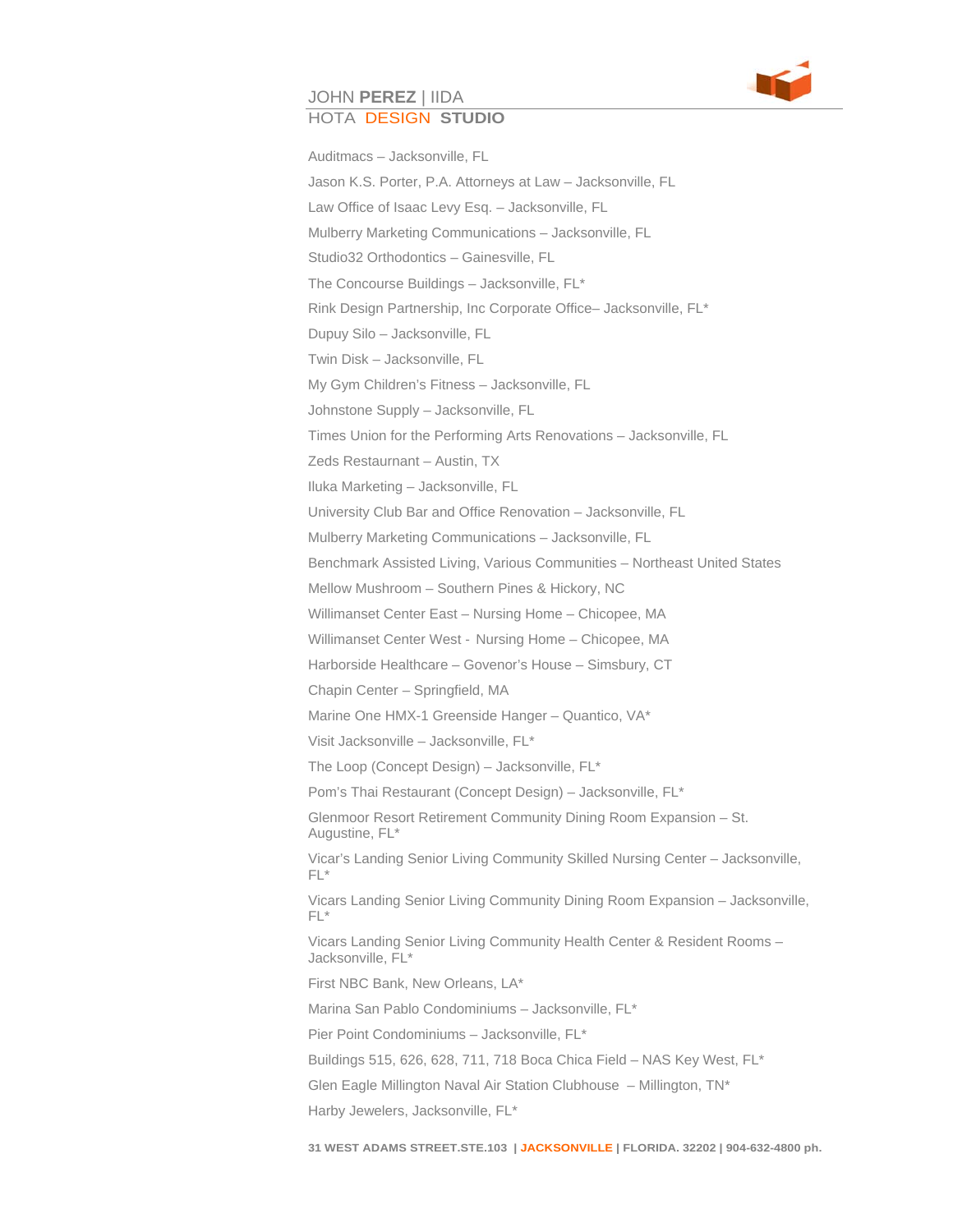

# JOHN **PEREZ** | IIDA

## HOTA DESIGN **STUDIO**

 Broad Based Advertising Agency, Jacksonville, FL\* The Empire Advertising Agency, Jacksonville, FL\* Milam, Howard, Nicandri, Dees & Gillam, P.A. – Jacksonville, FL\* Held & Israel Attorneys at Law – Jacksonville, FL\* The Soud Law Firm – Jacksonville, FL\* Impact Business Marketing Corporate Office – Jacksonville, FL\* Raymond James Corporate Office – Jacksonville, FL\* Northwest Mutual Corporate Office– Jacksonville, FL\* Commercial Realty Tenant Improvement – Jacksonville, FL\* Gate Riverplace Tower Renovations – Jacksonville, FL\* Coggin Residence – Ponte Vedra, FL\* Stachan Residence – Ponte Vedra, FL\* JDS Uniphase – Melbourne, FL\* Vision Research – Stuart, FL\* Harris Corporation C.B.C. – Melbourne, FL\* Huckleberry, Sibley & Harvey – Cocoa, FL\* Shapiro Goldstein C.P.A. – Stuart, FL\* Indian River National Bank – Melbourne, FL\* Technological Research & Development Authority – Titusville, FL\* Pruitt Real Estate (US-1) – Melbourne, FL\* Pruitt Real Estate (HW-192) – Melbourne, FL\* Brevard County Tax Collector – Melbourne, FL\* Brevard County Tax Collector – Palm Bay, FL\* Brevard County Tax Collector - Merritt Island, FL\* Brevard County Building A – Viera, FL\* NASA Tech. Engineering & Space Lift Services Building – Cape Canaveral, FL\* USAF Northrop Grumman Joint Task Force Building – Melbourne, FL\* Kennedy Space Center, T.S.F. Building – Cape Canaveral, FL\* Our Club Health & Fitness – Indian Harbor Beach, FL\* P.D. Penguin – Melbourne, FL\* The Groove Tube Surf & Skate Shop – Indialantic, FL\* The Majors Golf Club – Palm Bay, FL\* Florida Communication – Rockledge, FL\* Palm Bay Chevrolet – Palm Bay, FL\* Vero Beach Hematology - Oncology – Vero Beach, FL\* Advanced Health Care for Women – Stuart, FL\* Gastroenterologist & Internal Medicine – Stuart, FL\* Wuesthoff Hospital Lobby– Rockledge, FL\*